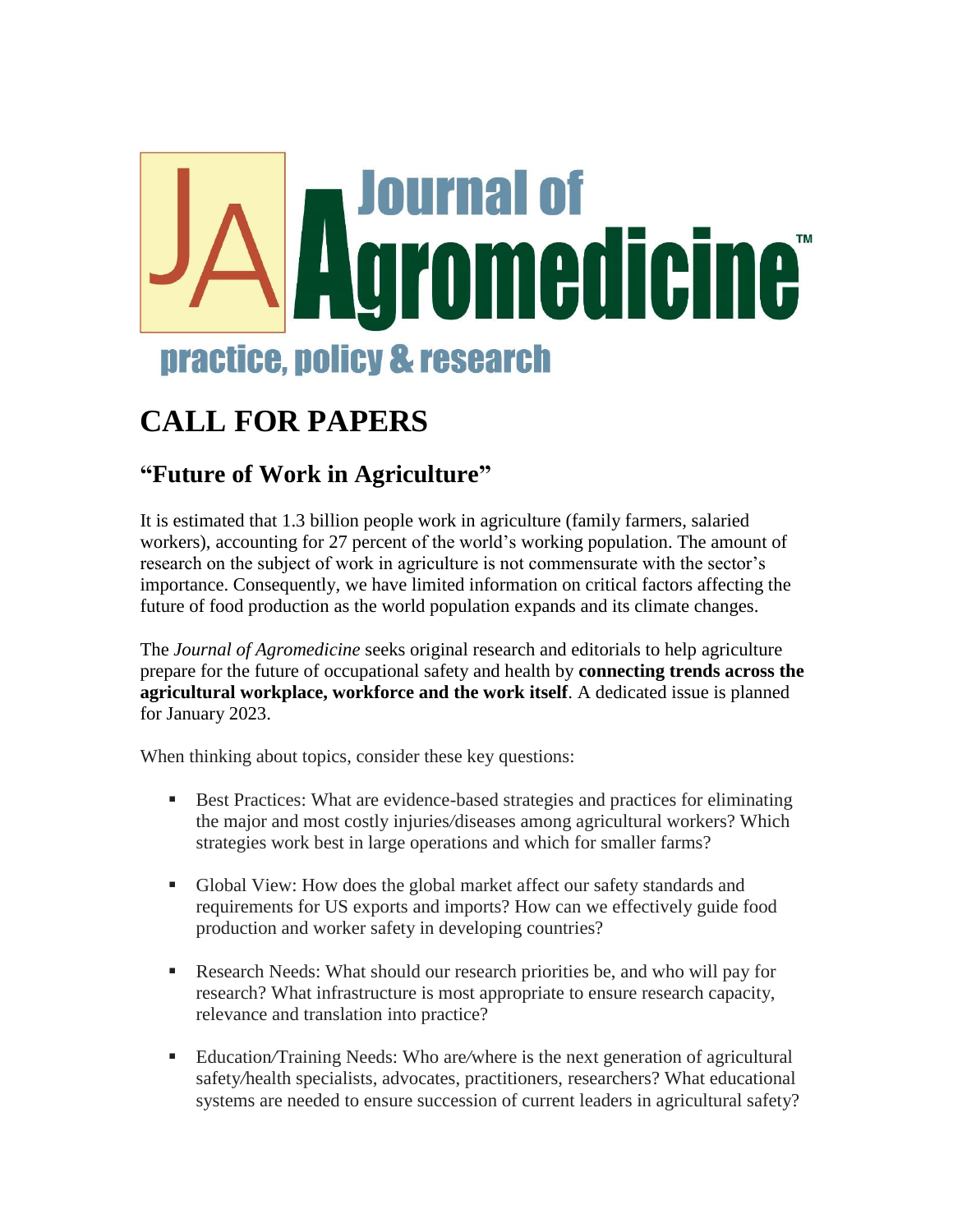- Industry Roles: What is the role of agribusiness and related industries (e.g., insurance, banking, legal) in sharing responsibility for safety of food and workers? How do principles of Corporate Social Responsibility and Shared Values fit here?
- Public and Organizational Policy: What is the role for federal*/*state policies and regulations? What business protocols and standards are needed to address worker safety and health as agriculture adopts new practices?
- Farm Organizations: How could farm organizations use their operational policies to achieve greater safety and health in agriculture?
- Sustainable Workforce: What is our role in facilitating and sustaining an agricultural workforce, including immigrant workers? How do we effectively reach under-served populations (e.g., Hispanic, African American, Native American, Hmong, Anabaptist) with best safety practices? And how do we effectively safeguard everyone, including children working, visiting and living on farms?
- Emerging Issues: How do mainstream agricultural safety and health principles fit with growing business such as biofuel production as well as popular trends of urban gardens and local food sales, e.g., farmers' markets? Should we address occupational safety and health for these workers?
- Knowledge Mobilization: How do we "get the right information to the right people to do the right thing at the right time"? How can new communication technologies improve efficiencies in safety practices?
- Vulnerable Workers: What special approaches may be needed to assure the safety and health of vulnerable workers such as youth and migrants?
- The safety gap between large and small farms: A shrinking percentage of farms produce an increasing percentage of food. In the United States, approximately 10 percent of farms produce 80 percent or more of the food we eat. Larger farms fall under government safety and health regulations and are subject to increasing audit and reporting requirements. But what about the small, subsistence and nontraditional farms that contribute a disproportionate share of the total fatality and injury statistics? How will we influence the safety practices of this widely diverse group of small producers?

## INSTRUCTIONS

The *Journal* invites submissions related to timely research/scholarly activities. Topics should directly discuss issues pertaining to occupational safety and health. Instructions for Authors specific to this issue: